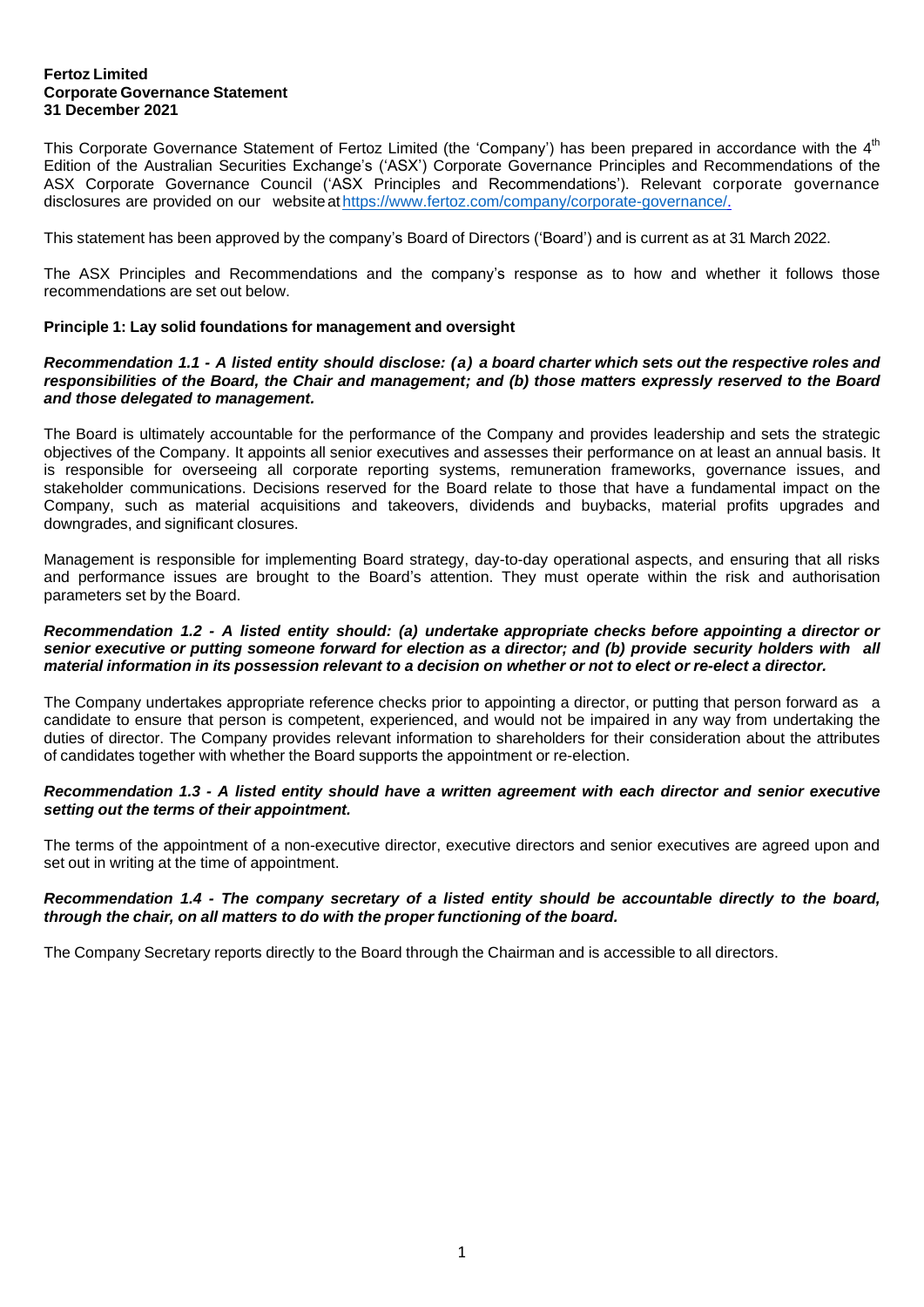# *Recommendation 1.5 - A listed entity should:*

*(a) have and disclose a diversity policy;* 

*(b) through its board or a committee of the board set measurable objectives for achieving gender diversity in the composition of its board, senior executives and workforce generally; and* 

### *(c) disclose in relation to each reporting period:*

- *(1) the measurable objectives set for that period to achieve gender diversity;*
- *(2) the entity's progress towards achieving those objectives; and*
- *(3) either:*

*(A)the respective proportions of men and women on the board, in senior executive positions and across the whole workforce (including how the entity has defined "senior executive" for these purposes); or (B)if the entity is a "relevant employer" under the Workplace Gender Equality Act, the entity's most recent "Gender Equality Indicators", as defined in and published under that Act.*

*If the entity was in the S&P / ASX 300 Index at the commencement of the reporting period, the measurable objective for achieving gender diversity in the composition of its board should be to have not less than 30% of its directors of each gender within a specified period.*

The Company has a diversity policy which requires the Board to set measurable objectives for achieving gender diversity and to assess the objectives and the Company's progress towards achieving them on an annual basis. The diversity policy aims to provide a work environment where employees have equal access to career opportunities, training and benefits. It also aims to ensure that employees are treated with fairness and respect, and are not judged by unlawful or irrelevant reference to gender, age, ethnicity, race, cultural background, disability, religion, sexual orientation or caring responsibilities. This commitment enables the company to attract and retain employees with the best skills and abilities.

The Board does not have any measurable objectives about gender diversity at this time. The Board considers the Company is not currently of a size, or its affairs of such complexity, to justify the setting of measurable objectives about gender diversity. The Company's strategy does include the requirement to recruit from a diverse pool of candidates, use a transparent process and employee consultants to identify and assess the best candidates if appropriate. As at 31 December 2021, the Company did not have any female board members or senior executives. For this purpose, the Board defines a senior executive as a person who makes, or participates in the making of, decisions that affect the whole or a substantial part of the business or has the capacity to affect significantly the company's financial standing. This therefore includes all senior management and senior executive designated positions.

No entity within the consolidated entity is a 'relevant employer' for the purposes of the Workplace Gender Equality Act 2012 and therefore no Gender Equality Indicators have been disclosed.

### Recommendation 1.6 - A listed entity should (a) have and disclose a process for periodically evaluating the performance of the Board, its committees and individual directors; and (b) disclose, in relation to each reporting *period, whether a performance evaluation was undertaken in the reporting period in accordance with that process.*

The Company has a Performance Evaluation Policy which states that the Board is to review its performance annually, as well as the performance of individual Committees and individual directors (including the performance of the Chairman as Chairman of the Board). The use of an external facilitator may be utilised periodically to assist in the review process. The Company did not complete a performance review for the current financial year as the Board considers it is not currently of a size, or its affairs of such complexity to warrant a formalised process. The Board will consider conducting a performance review in 2022.

## *Recommendation 1.7 - A listed entity should (a) have and disclose a process for evaluating the performance of its senior executives at least once every reporting period; and (b) disclose for each reporting period whether a performance evaluation has been undertaken in accordance with that process during or in respect of that period.*

The performance of the Managing Director and senior executives is assessed by the Board against agreed performance measures. In assessing the performance of the individual, the review includes consideration of the senior executive's function. The Company did not complete a formal performance review for Managing Director or senior executives in the current financial year as the Board considers that it is not currently of a size, or its affairs of such complexity to warrant a formalized annual process. The Board regularly holds discussions in regard to senior management and Managing Director performance and provides feedback to the Managing Director, this occurred during the year. The Board will reconsider this matter before the issue of the next annual report.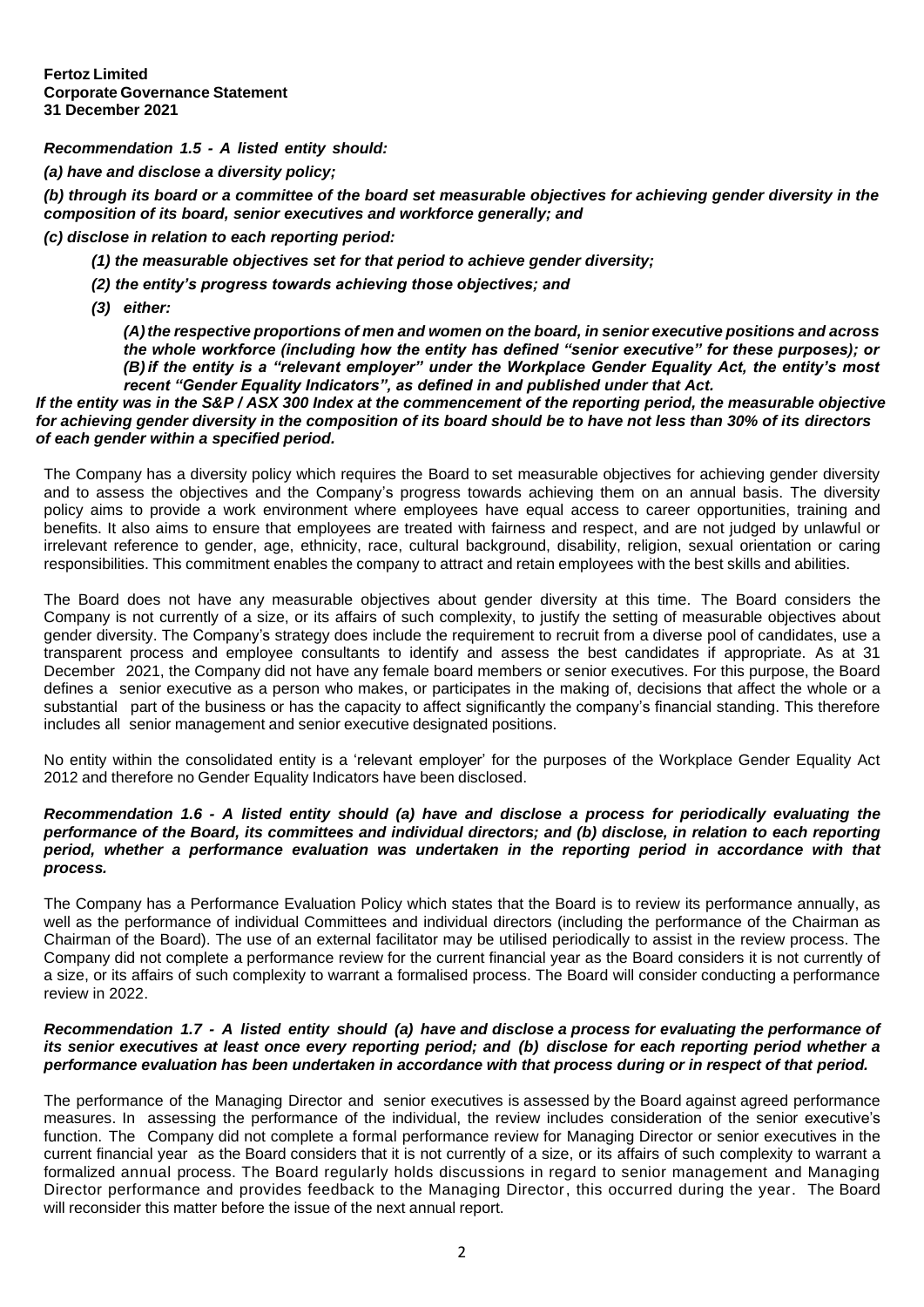# **Principle 2: Structure the board to be effective and add value**

*Recommendation 2.1 - The board of a listed entity should:*

*(a) have a nomination committee which:*

- *(1) has at least three members, a majority of whom are independent directors; and*
- *(2) is chaired by an independent director,*

*and disclose:*

- *(3) the charter of the committee;*
- *(4) the members of the committee; and*
- *(5) as at the end of each reporting period, the number of times the committee met throughout the period and the individual attendances of the members at those meetings; or*
- *(b) if it does not have a nomination committee, disclose that fact and the processes it employs to address board succession issues and to ensure that the board has the appropriate balance of skills, knowledge, experience, independence and diversity to enable it to discharge its duties and responsibilities effectively.*

The Company has a Remuneration Committee Charter and a Nominations Committee Charter which are available at the Company's website [www.fertoz.com.](http://www.fertoz.com/)

However, the Company does not have a Nomination and Remuneration Committee and the Board as a whole undertakes the process of reviewing the skill base and experience of existing Directors to enable identification or attributes required in new Directors and senior executives. Where appropriate, independent consultants will be engaged to identify possible new candidates for the Board. The Board considers it is not currently of a size, or its affairs of such complexity to warrant a separate Nomination and Remuneration Committee.

The Board considers the current mix of skills and experience of members of the Board and its senior executives is sufficient to meet the requirements of the Company.

The Board supports the nomination and re-election of the directors at the Company's forthcoming Annual General Meeting.

The number of Board meetings held and attended by each member is disclosed in the 'Meetings of directors' section of the Directors' report of the financial statements for the period ending 31 December 2021.

### *Recommendation 2.2 - A listed entity should have and disclose a board skills matrix setting out the mix of skills that the board currently has or is looking to achieve in its membership.*

The Board's skills matrix indicates the mix of skills, experience and expertise that are considered necessary at Board level for optimal performance of the Board. The matrix reflects the Board's objective to have an appropriate mix of industry and professional experience including demonstrable skills, capability, experience and ability to question and debate with other Board members, the ability to operate as part of a team, the ability to contribute outstanding performance and have a track record of impeccable ethics and values. External consultants may be brought it with specialist knowledge to address areas where there is an attribute deficiency in the Board.

| <b>Expertise</b>                 | <b>Experience</b>                                   |
|----------------------------------|-----------------------------------------------------|
| Financial knowledge Strategy     | Exploration and mining                              |
| Legal, governance and compliance | ASX experience                                      |
| Commercial acumen                | Capital raising                                     |
| Risk management                  | Corporate and board                                 |
| Health and safety                | North American and Australian fertiliser operations |
| Sustainability                   | Governance                                          |
| Remuneration and nominations     |                                                     |
| Government relations             |                                                     |
| Executive leadership             |                                                     |
|                                  |                                                     |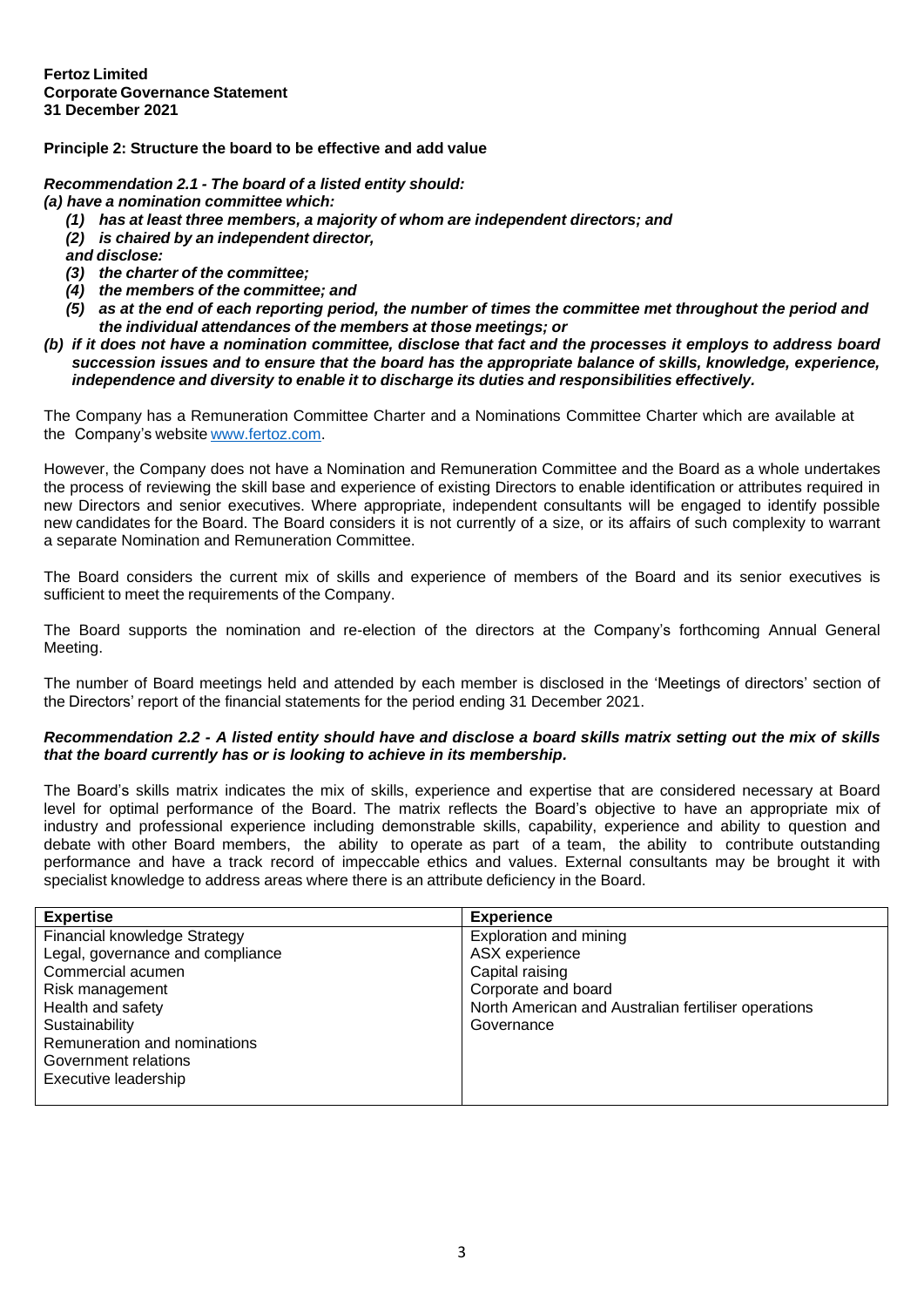<span id="page-3-0"></span>Recommendation 2.3 - A listed entity should disclose: (a) the names of the directors considered by the board to be independent directors; (b) if a director has an interest, position, association or relationship of the type described in Box 2.3 but the board is of the opinion that it does not compromise the independence of the director, the nature of the interest, position, association or relationship in question and an explanation of why *the board is of that opinion; and (c) the length of service of each director.*

Details of the Board of directors as at 31 December 2021, their appointment dates and their independence status is as follows:

| Director's name                | <b>Appointment date</b> | Independence status                |
|--------------------------------|-------------------------|------------------------------------|
| <b>Patrick Avery</b>           | 18 February 2016        | Executive chairman                 |
| Stuart Richardson <sup>2</sup> | 27 June 2018            | Non-executive director             |
| James Chisholm <sup>2</sup>    | 24 August 2010          | Non-executive director             |
| <b>Justyn Stedwell</b>         | 20 November 2020        | Independent non-executive director |

Mr Avery is an Executive of the Company and therefore is not considered independent.

 $2$  Not considered to be independent as related entities hold a substantial shareholding interest in the Company.

The Board may determine that a director is independent notwithstanding the existence of an interest, position, association or relationship of the kind identified in the examples listed under Recommendation 2.3 of the ASX Principles and Recommendations. There were no directors considered to be independent that would contravene the Recommendations in 2.3.

# *Recommendation 2.4 - A majority of the board of a listed entity should be independent directors.*

The Company does not meet the requirements of Recommendation 2.4 as the majority of the Board is not independent. However, the Board considers that the Company is not of a size or complexity to warrant a majority of independent directors and that the composition of skills on the Board along with a culture that the encourages Board members and senior executives to challenge the Company's decisions ensures that decisions are made in the best interest of the Company and shareholders as a whole. In addition, the Board considers that Mr. Chisholm's and Mr. Richardson's shareholdings although significant are not overly large to prevent them from acting in the interest of shareholders as a whole.

## Recommendation 2.5 - The Chair of the board of a listed entity should be an independent director and, in *particular, should not be the same person as the CEO of the entity.*

The Company does not meet the requirements of Recommendation 2.5 due to Mr. Avery being Executive Chairman. The Board considers it is appropriate for the Chairman to be engaged in an executive capacity at this critical stage of the Company's development and the presence of a majority of Non-Executive Directors, provides the Board with sufficient independent judgement.

## *Recommendation 2.6 - A listed entity should have a program for inducting new directors and for periodically reviewing whether there is a need for existing directors to undertake professional development to maintain the skills and knowledge needed to perform their role as directors effectively.*

New directors undertake an induction program coordinated by the Company Secretary that briefs and informs the director of all relevant aspects of the company's operations and background. A director development program is also available to ensure that directors can enhance their skills and remain abreast of important developments. Board members have the right to seek independent professional advice at the Company's expense in the furtherance of their duties as directors.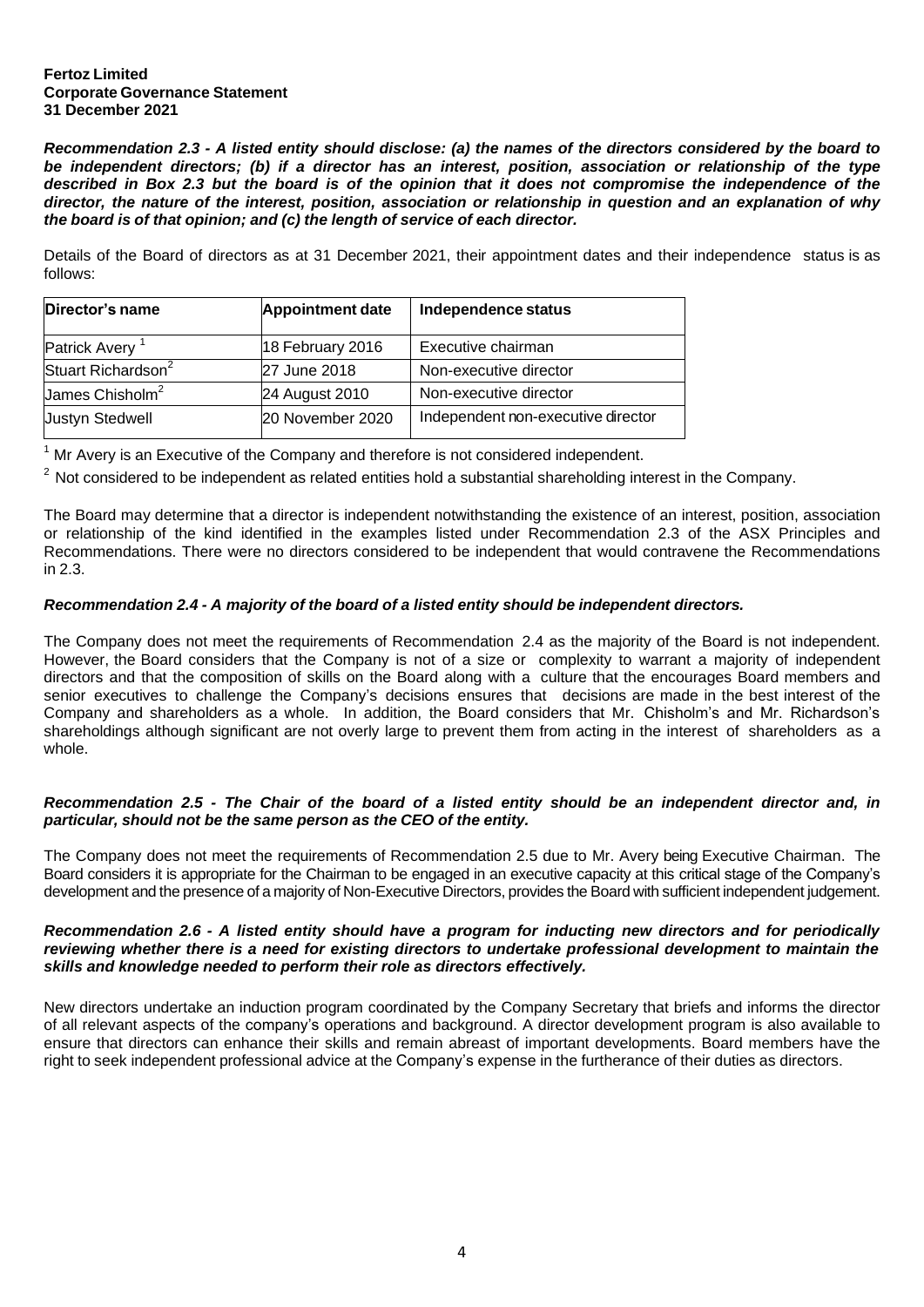### **Fertoz Limited Corporate Governance Statement 31 December 2021 Principle 3: Instil a culture of acting lawfully, ethically and responsibly**

# *Recommendation 3.1 – A listed entity should articulate and disclose its values.*

The Company and its subsidiary companies are committed to conducting all of its business activities fairly, honestly with a high level of integrity, and in compliance with all applicable laws, rules and regulations. The Board, management and employees are dedicated to high ethical standards and recognise and support the Company's commitment to compliance with these standards.

The Company's values are set out in its Code of Conduct and are available on the Company's website. All employees are given appropriate training on the Company's values and senior executives will continually reference such values.

### Recommendation 3.2 - A listed entity should: (a) have a code of conduct for its directors, senior executives and *employees; and (b) ensure that the board or a committee of the board is informed of any material breaches of that code by a director or senior executive; and (c) any other material breaches of that code that call into question the culture of the organisation.*

The Company maintains a code of conduct for its directors, senior executives and employees. In summary, the code requires that each person act honestly, in good faith and in the best interests of the Company; exercise a duty of care; use the powers of office in the best interests of the company and not for personal gain, declare any conflict of interest; safeguard company's assets and information and undertake any action that may jeopardise the reputation of Company. Any material breaches of the Code of Conduct are reported to the Board or a committee of the Board.

That code is available on the Company's website <https://www.fertoz.com/company/corporate-governance/>[.](http://www.fertoz.com/corporate/corporate-governance.html)

## *Recommendation 3.3 - A listed entity should: (a) have and disclose a whistleblower policy; and (b) ensure that the board or a committee of the board is informed of any material incidents reported under that policy.*

The Company's Whistleblower Protection Policy is available on the Company's website. Any material breaches of the Whistleblower Protection Policy are to be reported to the Board or a committee of the Board.

## *Recommendation 3.4 - A listed entity should: (a) have and disclose an anti-bribery and corruption policy; and (b) ensure that the Board or committee of the Board is informed of any material breaches of that policy.*

The Board recognises that giving bribes or other improper payments or benefits to public officials is a serious criminal offence and can damage a listed entity's reputation and standing in the community.

The Company does not currently have a formal Anti-bribery and Corruption Policy in place. The Board intends to implement an Anti-bribery and Corruption Policy in 2022.

# **Principle 4: Safeguard the integrity of corporate reports**

Recommendation 4.1 - The board of a listed entity should: (a) have an audit committee which: (1) has at least three members, all of whom are non-executive directors and a majority of whom are independent directors; and (2) is chaired by an independent director, who is not the chair of the board, and disclose: (3) the charter of the committee; (4) the relevant qualifications and experience of the members of the committee; and (5) in relation to *each reporting period, the number of times the committee met throughout the period and the individual* attendances of the members at those meetings; or (b) if it does not have an audit committee, disclose that fact *and the processes it employs that independently verify and safeguard the integrity of its corporate reporting,* including the processes for the appointment and removal of the external auditor and the rotation of the audit *engagement partner.*

The Company does not meet the requirements of Recommendation 4.1 as the Board undertakes the responsibilities of the audit committee and the majority of the Board are not independent directors nor is the Board chaired by an independent director.

The Company has adopted an Audit and Risk Committee Charter and the Board undertakes the role of the audit committee. The Board considers the Company is not currently of a size, or its financial affairs of such complexity, to justify the establishment of an Audit and Risk Committee. The Board as a whole is responsible for the selection and proper application of accounting policies, the integrity of financial reporting, the identification and management of risk and review of operation of the internal control systems. The external auditors BDO report to the board twice a year on their view of the accounts and internal control procedures of the Company. The Board is responsible for the appointment and removal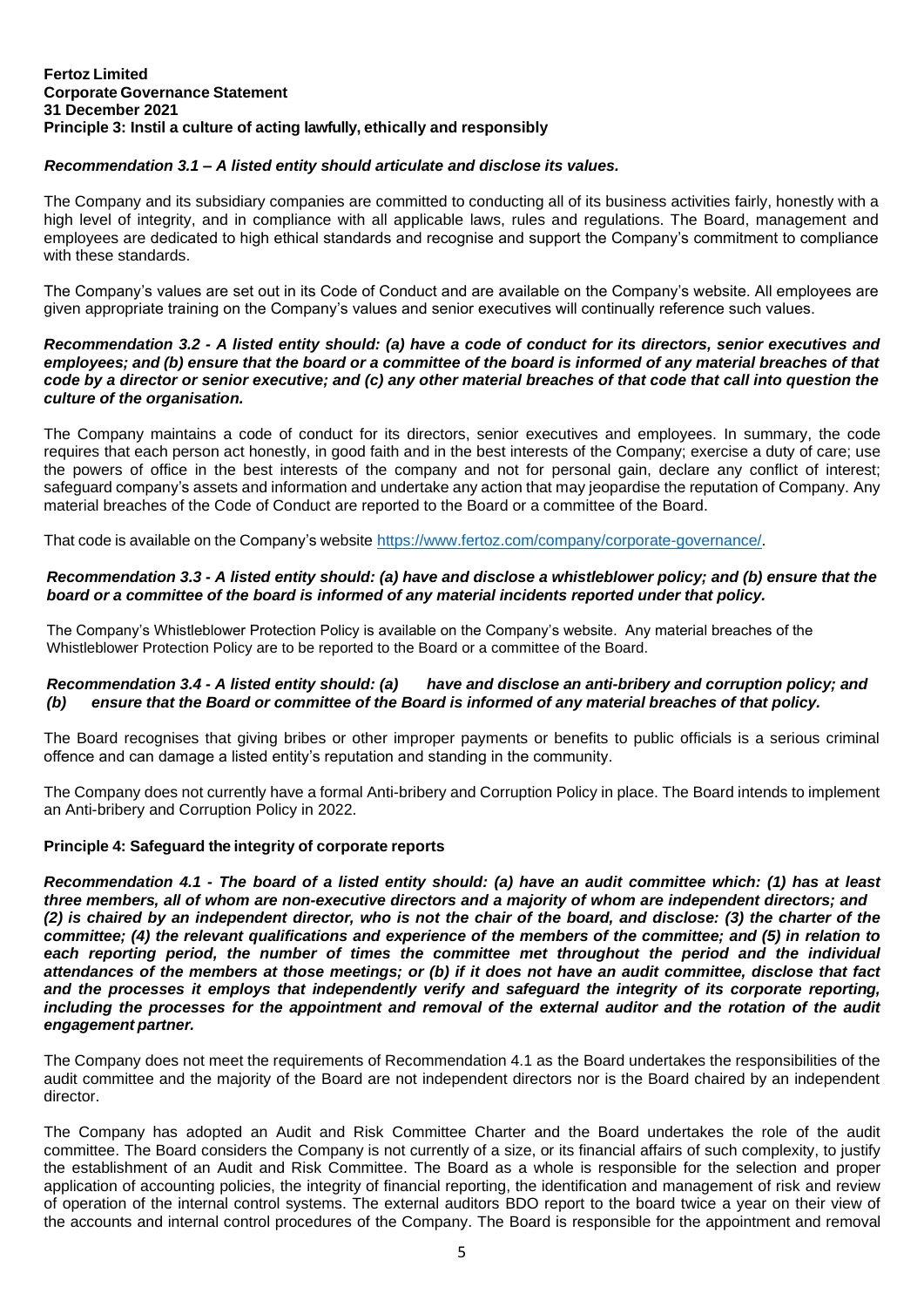of the auditors and it ensures that the audit engagement partner is rotated at least every five years.

Whilst the Board is not structured in the manner set out in the Principles and Recommendations, the Board is of the view that the experience and professionalism of the persons on the Board is sufficient to ensure that all significant matters are appropriately addressed and actioned. Further the Board does not consider that the Company is of sufficient size to justify the appointment of additional Directors for the sole purpose of satisfying the Recommendations as it would be cost prohibitive. As the operations of the Company develop the Board will reassess the formation of the Audit Committee.

Details of the qualifications and experience of the members of the Board which undertakes the role of the Audit Committee is detailed in the 'Information of directors' section of the Directors' report.

The Charter of the Committee is available at the company's website at [https://www.fertoz.com/company/corporate](https://www.fertoz.com/company/corporate-governance/)[governance/](https://www.fertoz.com/company/corporate-governance/)[.](http://www.fertoz.com/corporate/corporate-governance.html)

Recommendation 4.2 - The board of a listed entity should, before it approves the entity's financial statements for a financial period, receive from its CEO and CFO a declaration that, in their opinion, the financial records of the *entity have been properly maintained and that the financial statements comply with the appropriate accounting* standards and give a true and fair view of the financial position and performance of the entity and that the opinion has been formed on the basis of a sound system of risk management and internal control which is *operating effectively.*

For the financial year ended 31 December 2021 the Company's CEO and CFO provided the Board with the required declarations.

## *Recommendation 4.3 - A listed entity should disclose its process to verify the integrity of any periodic corporate report it releases to the market that is not audited or reviewed by an external auditor.*

The Board and relevant Senior Management review any periodic corporate report that is released to the market that has not been audited or reviewed by an external auditor.

# **Principle 5: Make timely and balanced disclosure**

## Recommendation 5.1 - A listed entity should (a) have a written policy for complying with its continuous disclosure *obligations under the Listing Rules; and (b) disclose that policy or a summary of it.*

The Company maintains a written policy that outlines the responsibilities relating to the directors, officers and employees in complying with the Company's disclosure obligations. Where any such person is of any doubt as to whether they possess information that could be classified as market sensitive, they are required to notify the Company Secretary immediately in the first instance. The Company Secretary is required to consult with the Executive Chairperson in relation to matters brought to his or her attention for potential announcement. Generally, the Executive Chairperson is ultimately responsible for decisions relating to the making of market announcements. The Board is required to authorise announcements of significance to the Company. No member of the Company shall disclose market sensitive information to any person unless they have received acknowledgement from the ASX that the information has been released to the market.

## *Recommendation 5.2 - A listed entity should ensure that its board receives copies of all material market announcements promptly after they have been made.*

Under the Company's Continuous Disclosure Policy, all members of the Board receive material market announcements promptly after they have been made.

#### *Recommendation 5.3 - A listed entity that gives a new and substantive investor or analyst presentation should release a copy of the presentation materials on the ASX Market Announcements Platform ahead of the presentation.*

All substantive investor or analyst presentations are released on the ASX Markets Announcement Platform ahead of such presentations.

# **Principle 6: Respect the rights of security holders**

Recommendation 6.1 - A listed entity should provide information about itself and its governance to investors via *its website.*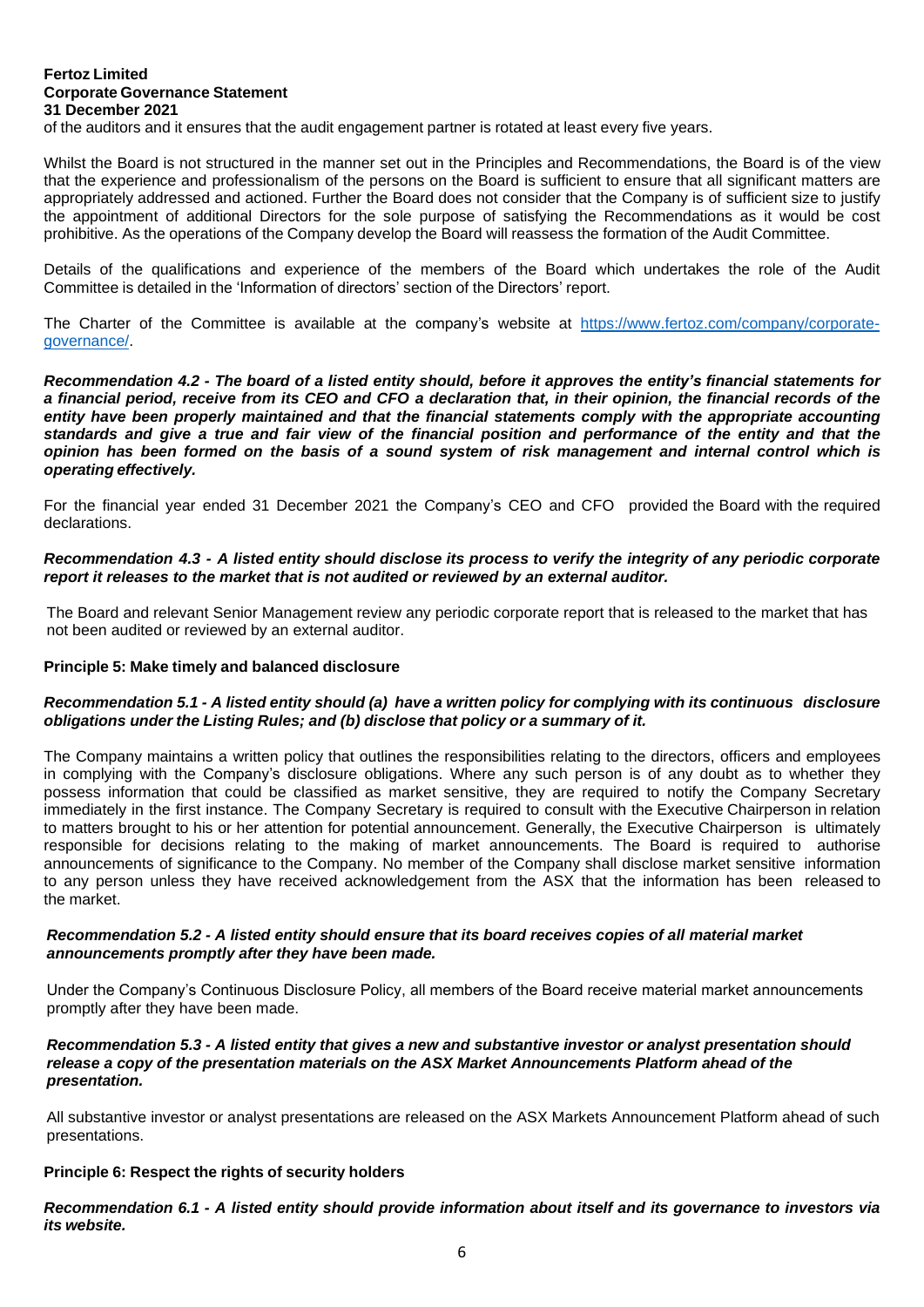The Company maintains information in relation to governance documents, directors and senior executives, Board and committee charters, annual reports, ASX announcements and contact details on the company's website at [www.fertoz.com](http://www.fertoz.com/) and at<https://www.fertoz.com/company/corporate-governance/>[.](http://www.fertoz.com/corporate/corporate-governance.html)

## *Recommendations 6.2 and 6.3*

## *A listed entity should design and implement an investor relations program to facilitate effective two-way communication with investors (6.2).*

## *A listed entity should disclose the policies and processes it has in place to facilitate and encourage participation at meetings of security holders (6.3).*

In order for investors to gain a greater understanding of the Company's business and activities, the Company, where applicable has meetings or briefings between the Chairman and/or Non-executive Directors where it engages with institutional and private investors, analysts and the financial media. At those meetings or briefings, the Company will not disclose any information that a reasonable person might regard as being price sensitive unless such information has previously been released to the market through the ASX or as otherwise already in the public domain. The Company encourages shareholders to attend its AGM and to send in questions prior to the AGM so that they may be responded to during the meeting. It also encourages ad hoc enquiry via email which are responded to.

## *Recommendation 6.4 - A listed entity should ensure that all substantive resolutions at a meeting of security holders are decided by a poll rather than by a show of hands.*

All substantive resolutions at securityholder meetings will be decided by a poll rather than a show of hands.

## *Recommendation 6.5 - A listed entity should give security holders the option to receive communications from, and send communications to, the entity and its security registry electronically.*

The Company engages its share registry to manage the majority of communications with shareholders. Shareholders are encouraged to receive correspondence from the Company electronically, thereby facilitating a more effective, efficient and environmentally friendly communication mechanism with shareholders. Shareholders not already receiving information electronically can elect to do so through the share registry, Computershare Australia [http://www.computershare.com/au.](http://www.computershare.com/au)

### **Principle 7: Recognise and manage risk**

### *Recommendations 7.1 & 7.2*

The board of a listed entity should: (a) have a committee or committees to oversee risk, each of which: (1) has at *least three members, a majority of whom are independent directors; and (2) is chaired by an independent* director, and disclose: (3) the charter of the committee; (4) the members of the committee; and (5) as at the end *of each reporting period, the number of times the committee met throughout the period and the individual* attendances of the members at those meetings; or (b) if it does not have a risk committee or committees that satisfy (a) above, disclose that fact and the processes it employs for overseeing the entity's risk management *framework (7.1).*

### The board or a committee of the board should: (a) review the entity's risk management framework at least annually to satisfy itself that it continues to be sound; and (b) disclose, in relation to each reporting period, *whether such a review has taken place (7.2).*

The Company does not meet the requirements of Recommendations 7.1 as the Company does not have a separate committee to oversee risk which has an independent chair made up of a majority of independent directors. The Board undertakes the responsibility of overseeing risk and as such the Company has adopted a Risk Management Policy which is available on the company's website [www.fertoz.com.](http://www.fertoz.com/)

The Company undertakes site risk assessments/workshops to ensure the safety of its employees and contractors prior to and during any activity on site.

Whilst the Board is not structured in the manner set out in the Principles and Recommendations, the Board is of the view that the experience and professionalism of the persons on the Board is sufficient to ensure that all significant matters are appropriately addressed and actioned. Further the Board does not consider that the Company is of sufficient size to justify the appointment of additional Directors for the sole purpose of satisfying the Recommendations as it would be cost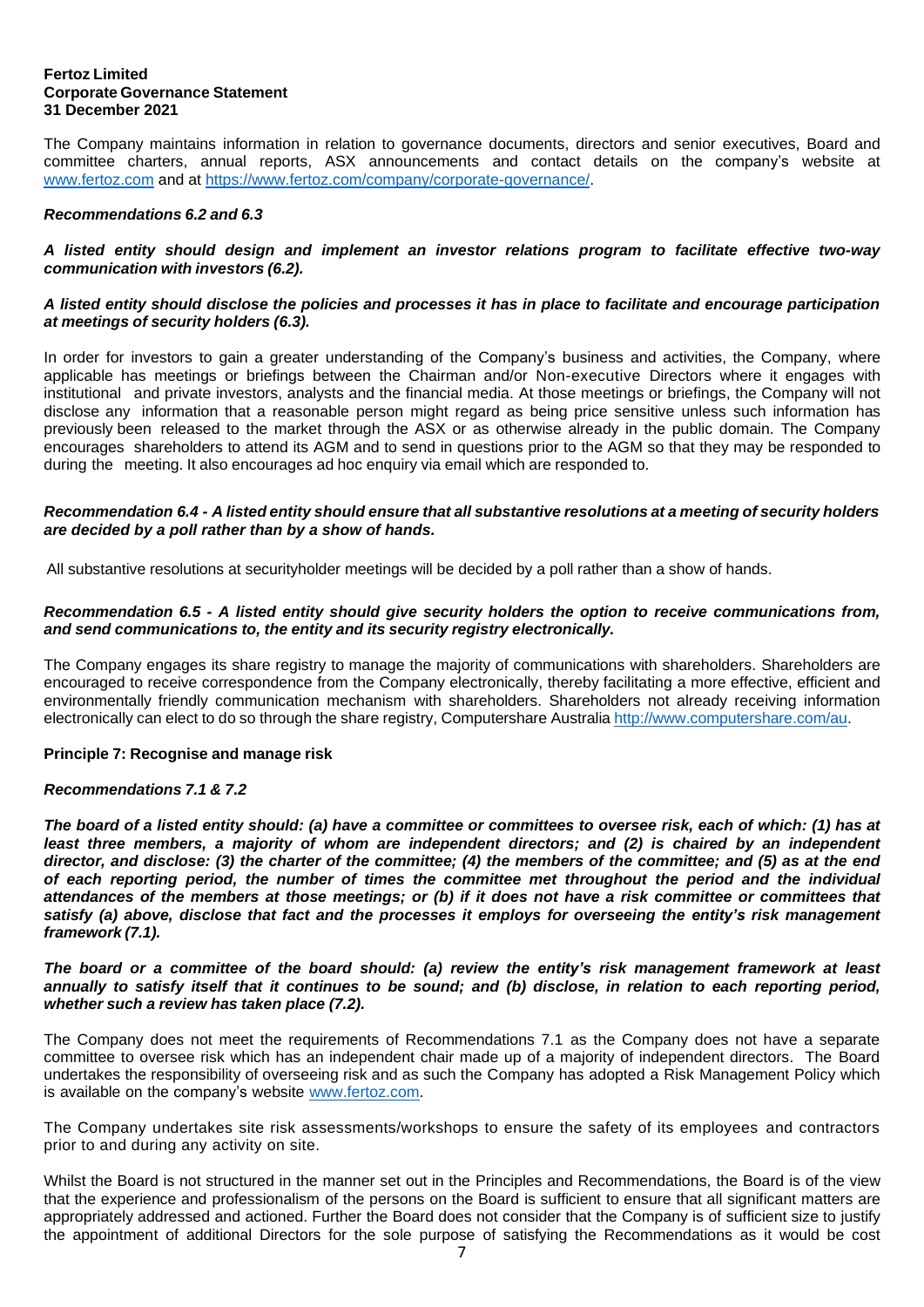prohibitive. As the operations of the Company develop the Board will reassess the formation of the Risk Committee.

The Company does not meet the requirements of Recommendations 7.2 as the Company did not undertake a formal review of the Risk Management Policy and risk register however the Board still considers the framework to be relevant and not requiring any modification.

## Recommendation 7.3 - A listed entity should disclose: (a) if it has an internal audit function, how the function is structured and what role it performs; or (b) if it does not have an internal audit function, that fact and the *processes it employs for evaluating and continually improving the effectiveness of its risk management and internal control processes.*

The Company does not have an internal audit function. This function is undertaken by the Board who at the time of the external audit review meeting which is held a minimum of twice each year consider the Company's financial risk management processes and internal controls to ensure that they are adequate and functioning.

# *Recommendation 7.4 - A listed entity should disclose whether it has any material exposure to economic,* environmental and social sustainability risks and, if it does, how it manages or intends to manage those risks.

Refer to the Company's Financial Report for disclosures relating to the Company's material business risks (including any material exposure to economic risk disclosed in its going concern note and environmental or social sustainability risks). Refer to commentary at Recommendations 7.1 and 7.2 for information on the Company's risk management framework.